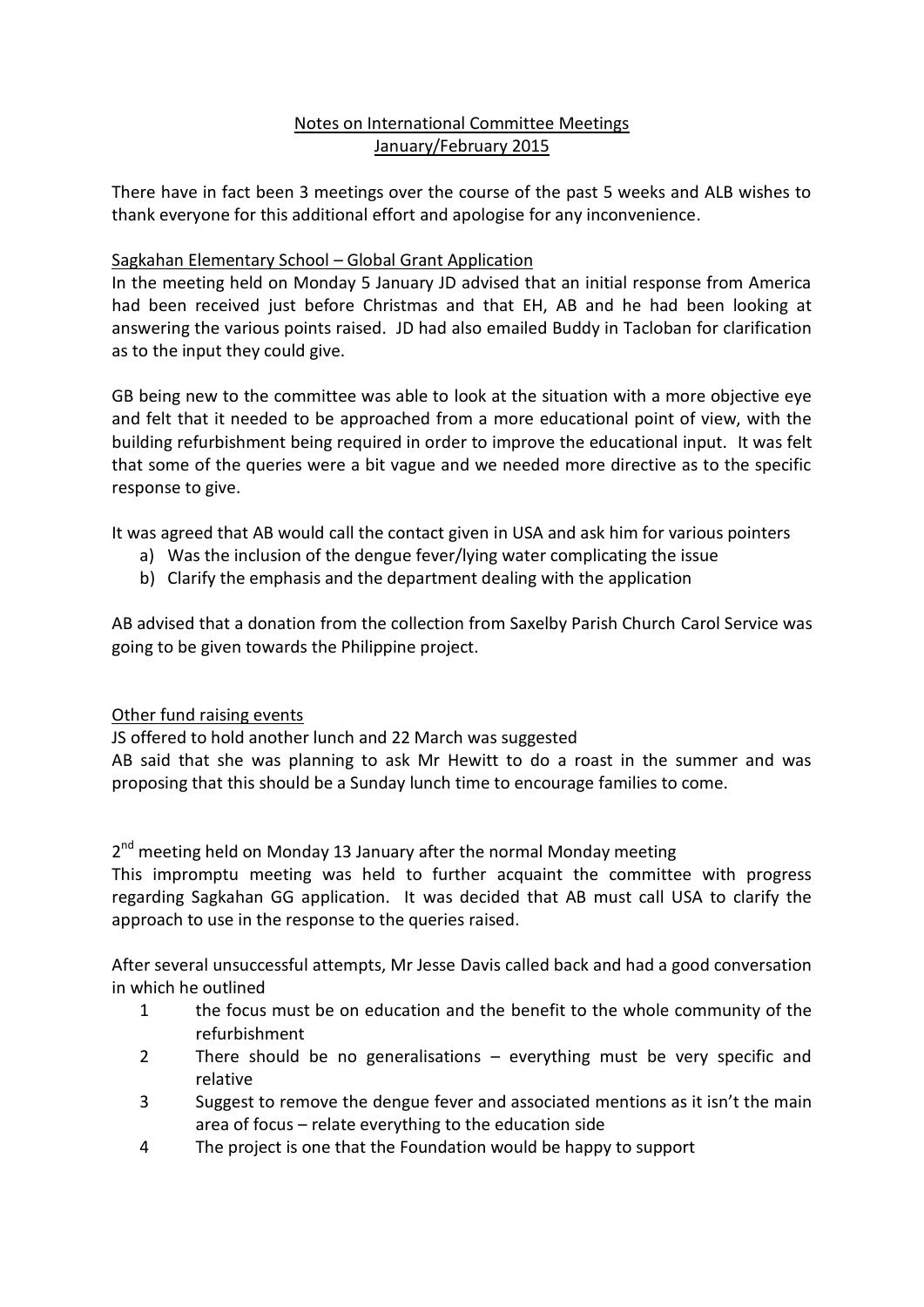5 That if the dengue was going to be withdrawn then the GG would be reset so that we could amend it but that it wouldn't require all the signatures that the original application required as the body of the application was remaining the same.

This was a useful meeting as several of the committee were able to add suggestions.

A further meeting was held with GB, EH, JD and AB in order to specifically go through the response point by point. After further amendment to the figures JD submitted the revised application once Buddy had also signed it off.

## Monday 2 February

The response from USA had come back quickly with further questions. It was obvious that training the teachers should form a major part of the proposed instruction as sustainability needed to be the focus of the application. AB reported that Lucy Joseph, one of the Geography teachers from Brentwood School was happy to volunteer her services during the coming summer holiday. Also that a friend of hers would be happy to join her. GB said that as soon as contact details were available he would talk with her directly and discuss the training plan that he felt should be submitted.

EH noted that he was preparing a revision of the budget figures to ensure that everything tallied and made sense.

JD said that one everything was in place then he would précis the answers to each point and resubmit it in a table format.

JD went through time scale. Once agreement on the GG is received (and it is anticipated that more questions may still come back) then it will take  $2 - 3$  weeks to open the relevant bank account in Philippines: the UK raised money would then be transferred out. Once that was in place the GG matching fund would then be deposited. Realistically this would mean that building materials could not be ordered much before end March/beginning April and Easter would disrupt matters. Suggested that the proposed trip in February therefore be postponed until May/June. AB advised she is likely to go in March as will be in Beijing.

Lunch at JS : Agreed that £15 should be the ticket price to include a glass of wine. JS to be asked whether she would like help with main course. Definitely help to be given in respect to salads and puddings. AB to purchase wine through contact in Nottingham. Also to have a raffle.

AB reported that she had booked Mr Hewitt for possibly a beef roast on Sunday 2 August. It was pointed out that this was the week after the proposed ball at Scalford Hall. AB would look at other options in August.